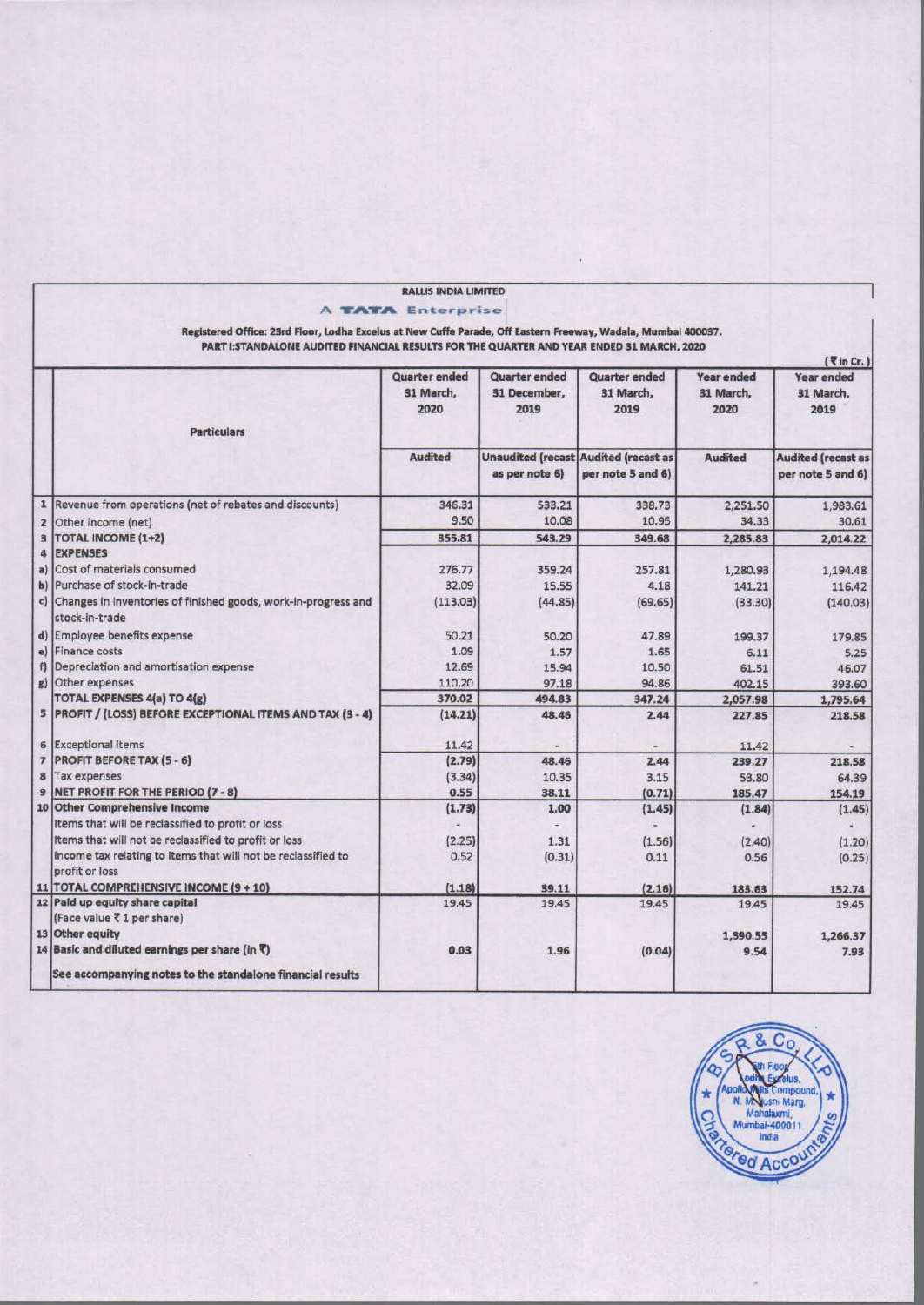| PART II:STANDALONE AUDITED BALANCE SHEET AS AT 31 MARCH, 2020                              |                            | $($ \text{in Cr. $)$                              |  |
|--------------------------------------------------------------------------------------------|----------------------------|---------------------------------------------------|--|
|                                                                                            | As at<br>31 March,<br>2020 | As at<br>31 March,<br>2019                        |  |
| <b>Particulars</b>                                                                         | <b>Audited</b>             | <b>Audited (recast</b><br>as per note 5 and<br>6) |  |
| <b>ASSETS</b>                                                                              |                            |                                                   |  |
| <b>Non-current assets</b>                                                                  |                            |                                                   |  |
| a)Property,plant and equipment                                                             | 360,78                     | 369.76                                            |  |
| b)Capital work-in-progress                                                                 | 28.76                      | 12.88                                             |  |
| c)Right-of-use asset<br>d)Goodwill on amalgamation                                         | 26.44                      |                                                   |  |
| e)Investment property                                                                      | 195.82<br>0.13             | 195.82<br>5.50                                    |  |
| f)Other Intangible assets                                                                  | 9.66                       | 9.68                                              |  |
| g)Intangible assets under development                                                      | 46.95                      | 37.83                                             |  |
| h)Financial assets                                                                         |                            |                                                   |  |
| i)Investments                                                                              | 3.80                       | 3.79                                              |  |
| ii)Loans                                                                                   | 9.07                       | 6.74                                              |  |
| iii)Other financial assets                                                                 | 0.77                       | 0.42                                              |  |
| i)Income-tax assets (Net)                                                                  | 110.02                     | 75.20                                             |  |
| j)Other non-current assets                                                                 | 42.04                      | 31.79                                             |  |
| <b>Total non-current assets</b>                                                            | 834.24                     | 749.41                                            |  |
| <b>Current assets</b>                                                                      |                            |                                                   |  |
| a)Inventories                                                                              | 699.20                     | 673.22                                            |  |
| b)Financial assets                                                                         |                            |                                                   |  |
| i)Investments                                                                              | 298.67                     | 105.48                                            |  |
| ii) Loans                                                                                  |                            | 0.93                                              |  |
| iii)Trade receivables                                                                      | 450.02                     | 448.21                                            |  |
| iv)Cash and cash equivalents                                                               | 45.86                      | 40.04                                             |  |
| v)Bank Balances other than (iv) above                                                      | 2.13                       | 3.90                                              |  |
| vi)Other financial assets                                                                  | 6.49                       | 4.60                                              |  |
| c)Other current assets                                                                     | 106.37                     | 133.69                                            |  |
|                                                                                            | 1,608.74                   | 1,410.07                                          |  |
| Assets classified as held for sale                                                         | 4.27                       |                                                   |  |
| <b>Total current assets</b>                                                                | 1,613.01                   | 1,410.07                                          |  |
| <b>Total assets</b>                                                                        | 2,447.25                   | 2,159.48                                          |  |
| <b>EQUITY AND LIABILITIES</b>                                                              |                            |                                                   |  |
| Equity                                                                                     |                            |                                                   |  |
| a) Equity share capital                                                                    | 19.45                      | 19.45                                             |  |
| b) Other equity                                                                            | 1,390.55                   | 1,266.37                                          |  |
| <b>Total equity</b>                                                                        | 1,410.00                   | 1,285.82                                          |  |
| Liabilities                                                                                |                            |                                                   |  |
| <b>Non-current liabilities</b>                                                             |                            |                                                   |  |
| a)Financial liabilities                                                                    |                            |                                                   |  |
| <b>Borrowings</b>                                                                          | 12.36                      | 15.80                                             |  |
| Lease liabilities                                                                          | 14.39                      |                                                   |  |
| Other financial liabilities                                                                | 6.45                       | 6.41                                              |  |
| b)Provisions<br>c)Deferred tax liabilities (Net)                                           | 25.65                      | 21.89                                             |  |
| d) Other non-current liabilities                                                           | 27.40<br>0.10              | 15.35                                             |  |
| <b>Total non-current liabilities</b>                                                       | 86,35                      | 0.10<br>59.55                                     |  |
|                                                                                            |                            |                                                   |  |
| <b>Current liabilities</b><br>a)Financial liabilities                                      |                            |                                                   |  |
| i)Borrowings                                                                               |                            |                                                   |  |
| ii)Trade and other payables                                                                | 49.62                      | 52.96                                             |  |
| -total outstanding dues of micro enterprises and small enterprises                         | 3.69                       |                                                   |  |
| -total outstanding dues of creditors other than micro enterprises<br>and small enterprises | 633.65                     | 2.89<br>531.85                                    |  |
| iii)Other financial liabilities                                                            | 89.32                      | 106.80                                            |  |
| iv)Lease liabilities                                                                       | 13.92                      |                                                   |  |
| b) Other current liabilities                                                               | 120.03                     | 99.10                                             |  |
| c)Provisions                                                                               | 17.05                      | 16.24                                             |  |
| d)income-tax liabilities (Net)                                                             | 23.62                      | 4.27                                              |  |
| <b>Total current liabilities</b>                                                           | 950.90                     | 814.11                                            |  |
| <b>Total liabilities</b>                                                                   | 1,037.25                   | 873.66                                            |  |
| <b>Total equity and liabilities</b>                                                        | 2,447.25                   | 2,159.48                                          |  |

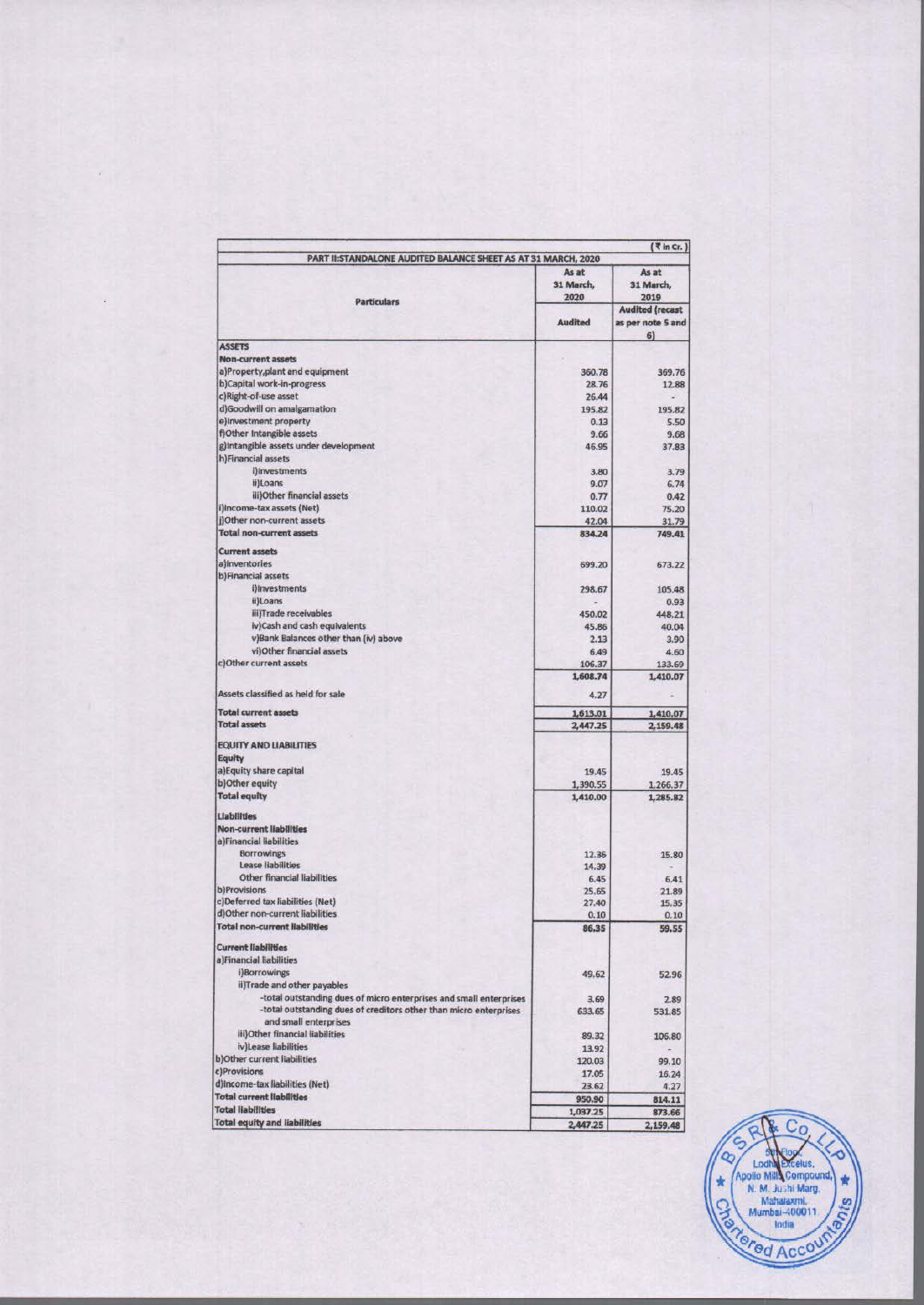|   | PART III:STANDALONE AUDITED STATEMENT OF CASH FLOWS FOR THE YEAR ENDED 31 MARCH, 2020                     |                                         |                                                    |  |  |  |
|---|-----------------------------------------------------------------------------------------------------------|-----------------------------------------|----------------------------------------------------|--|--|--|
|   | Particulars                                                                                               | For the year<br>ended<br>31 March, 2020 | For the year<br>ended<br>31 March, 2019            |  |  |  |
|   |                                                                                                           | Audited                                 | <b>Audited (recast</b><br>as per note 5<br>and $6$ |  |  |  |
| A | CASH FLOW FROM OPERATING ACTIVITIES:                                                                      |                                         |                                                    |  |  |  |
|   | Profit before tax                                                                                         | 239.27                                  | 218.57                                             |  |  |  |
|   | Adjustments for:<br>Finance costs                                                                         | 6.11                                    | 5.25                                               |  |  |  |
|   | Depreciation and amortisation expense                                                                     | 61.50                                   | 46.07                                              |  |  |  |
|   | Interest income                                                                                           | (4.02)                                  | (2.85)                                             |  |  |  |
|   | Dividend income                                                                                           | (2.26)                                  | (2.84)                                             |  |  |  |
|   | Fair valuation gain on investment in Mutual fund                                                          | (3.81)                                  | (0.17)                                             |  |  |  |
|   | Gain on redemption of current investments                                                                 | (1.56)                                  | (0.67)                                             |  |  |  |
|   | Credit balances written back                                                                              | (4.30)                                  | (3.90)                                             |  |  |  |
|   | Allowance for doubtful debts (net)<br>Allowance for doubtful advances                                     | 6.96<br>0.02                            | 2.92<br>0,32                                       |  |  |  |
|   | Capital work-in-progress written off                                                                      | 0.27                                    |                                                    |  |  |  |
|   | Investment written off                                                                                    |                                         | 0.25                                               |  |  |  |
|   | Tangible assets written off                                                                               | 0.09                                    |                                                    |  |  |  |
|   | Impairment of Intangible assets and intangible assets under development                                   | 1.77                                    | 3.08                                               |  |  |  |
|   | <b>Bad debts</b>                                                                                          | 2.23                                    | 2.42                                               |  |  |  |
|   | (Reversal)/Provision for indirect tax matters                                                             | (2.45)                                  | 0.10                                               |  |  |  |
|   | Provision for Directors pension liability                                                                 | 0.28                                    | 7.23                                               |  |  |  |
|   | Provision/(reversal) for supplemental pay                                                                 | 0.82                                    | (0, 42)                                            |  |  |  |
|   | Provision for gratuity                                                                                    | 1.94                                    | 0.35                                               |  |  |  |
|   | Provision for compensated absences                                                                        | 2.13                                    | 0.43                                               |  |  |  |
|   | Mark-to-market loss / (gain) on forward contract<br>Net unrealised foreign exchange loss / (gain)         | 0.04<br>4.66                            | (0.79)<br>(3.41)                                   |  |  |  |
|   | (Gain) / loss on disposal of property, plant and equipment and investment property                        | (11.52)                                 | 0.60                                               |  |  |  |
|   | Operating profit before working capital changes                                                           | 298.17                                  | 272.54                                             |  |  |  |
|   | Movements in working capital:                                                                             |                                         |                                                    |  |  |  |
|   | (increase) in trade receivables                                                                           | (8.54)                                  | (58.21)                                            |  |  |  |
|   | (Increase) in inventories                                                                                 | (23.83)                                 | (101.11)                                           |  |  |  |
|   | (Increase) In Ioans                                                                                       | (1, 40)                                 | (0.10)                                             |  |  |  |
|   | (increase) in other financial assets                                                                      | (1.85)                                  | (0.63)                                             |  |  |  |
|   | Decrease/(increase) in other assets                                                                       | 27.30                                   | (6.85)                                             |  |  |  |
|   | Increase in trade payables                                                                                | 97.62                                   | 20.67                                              |  |  |  |
|   | (Decrease)/Increase in other financial liabilities                                                        | (14.03)                                 | 14.93                                              |  |  |  |
|   | Increase in other liabilities<br><b>CASH GENERATED FROM OPERATIONS</b>                                    | 20.92                                   | 8.79                                               |  |  |  |
|   | Income taxes paid (Net of refunds)                                                                        | 394.36<br>(56.36)                       | 150.03<br>(70.90)                                  |  |  |  |
|   | NET CASH FLOWS GENERATED FROM OPERATING ACTIVITIES (A)                                                    | 338.00                                  | 79.13                                              |  |  |  |
|   |                                                                                                           |                                         |                                                    |  |  |  |
| B | CASH FLOW FROM INVESTING ACTIVITIES:                                                                      |                                         |                                                    |  |  |  |
|   | Interest received                                                                                         | 3.93                                    | 2.93                                               |  |  |  |
|   | Dividend received                                                                                         | 2.26                                    | 2.84                                               |  |  |  |
|   | Purchase of current investments                                                                           | (713.42)                                | (151.79)                                           |  |  |  |
|   | Payment for purchase of investment in equity shares                                                       |                                         | (0.20)                                             |  |  |  |
|   | Proceeds from sale of investments from equity shares                                                      |                                         | 2.04                                               |  |  |  |
|   | Proceeds from sale of current investments                                                                 | 525.60                                  | 138.96                                             |  |  |  |
|   | Payments for purchase of property, plant and equipment                                                    |                                         |                                                    |  |  |  |
|   | (including adjustments on account of capital work-in-progress,<br>capital creditors and capital advances) | (61.97)                                 | (28.43)                                            |  |  |  |
|   | Payments for intangible assets                                                                            | (16.63)                                 | (18.10)                                            |  |  |  |
|   | Proceeds from disposal of property, plant and equipment and investment property                           | 12.97                                   | 0.33                                               |  |  |  |
|   | Investments in bank deposits                                                                              | 1.33                                    | 0.64                                               |  |  |  |
|   | NET CASH FLOWS (USED IN) INVESTING ACTIVITIES (B)                                                         | (245.93)                                | (50.78)                                            |  |  |  |
|   |                                                                                                           |                                         |                                                    |  |  |  |
| c | <b>CASH FLOW FROM FINANCING ACTIVITIES:</b>                                                               |                                         |                                                    |  |  |  |
|   | Repayment of long-term borrowings (including current maturities)                                          | (3.99)                                  | (4.53)                                             |  |  |  |
|   | Proceeds from short-term borrowings                                                                       | 289.00                                  | 107.00                                             |  |  |  |
|   | Repayment of short-term borrowings                                                                        | (280.50)                                | (90.00)                                            |  |  |  |
|   | Payment of lease liabilities                                                                              | (16.84)                                 | (0.08)                                             |  |  |  |
|   | Dividend paid on equity shares (including dividend distribution tax)<br>Interest paid                     | (58.73)                                 | (58.53)                                            |  |  |  |
|   | Bank balances in dividend account                                                                         | (3.47)                                  | (5.28)                                             |  |  |  |
|   | NET CASH FLOWS (USED IN) FINANCING ACTIVITIES (C)                                                         | 0.12<br>(74.41)                         | (0.08)<br>(51.50)                                  |  |  |  |
|   |                                                                                                           |                                         |                                                    |  |  |  |
|   | NET INCREASE / (DECREASE) IN CASH AND CASH EQUIVALENTS (A) + (B) + (C)                                    | 17.66                                   | (23.15)                                            |  |  |  |
|   | CASH AND CASH EQUIVALENTS AT THE BEGINNING OF THE YEAR                                                    |                                         |                                                    |  |  |  |
|   | Cash in hand                                                                                              | 0.04                                    | 0.03                                               |  |  |  |
|   | Balances with banks in current account and deposit account                                                | 40.00                                   | 27.34                                              |  |  |  |
|   | Bank overdrafts and cash credit facility (secured)                                                        | (35.96)                                 | (0.15)                                             |  |  |  |
|   | CASH AND CASH EQUIVALENTS                                                                                 | 4.08                                    | 27.23                                              |  |  |  |
|   | Net Cash and cash equivalents as per Cash flow statement                                                  | 21.74                                   | 4.08                                               |  |  |  |
|   | CASH AND CASH EQUIVALENTS AT THE END OF THE YEAR                                                          |                                         |                                                    |  |  |  |
|   | Cash in hand                                                                                              | 0.03                                    | 0.04                                               |  |  |  |
|   | Balances with banks in current account and deposit account                                                | 45.83                                   | 40.00                                              |  |  |  |
|   | Bank overdrafts and cash credit facility (secured)                                                        | (24.12)                                 | (35, 96)                                           |  |  |  |
|   | CASH AND CASH EQUIVALENTS                                                                                 | 21.74                                   | 4.08                                               |  |  |  |